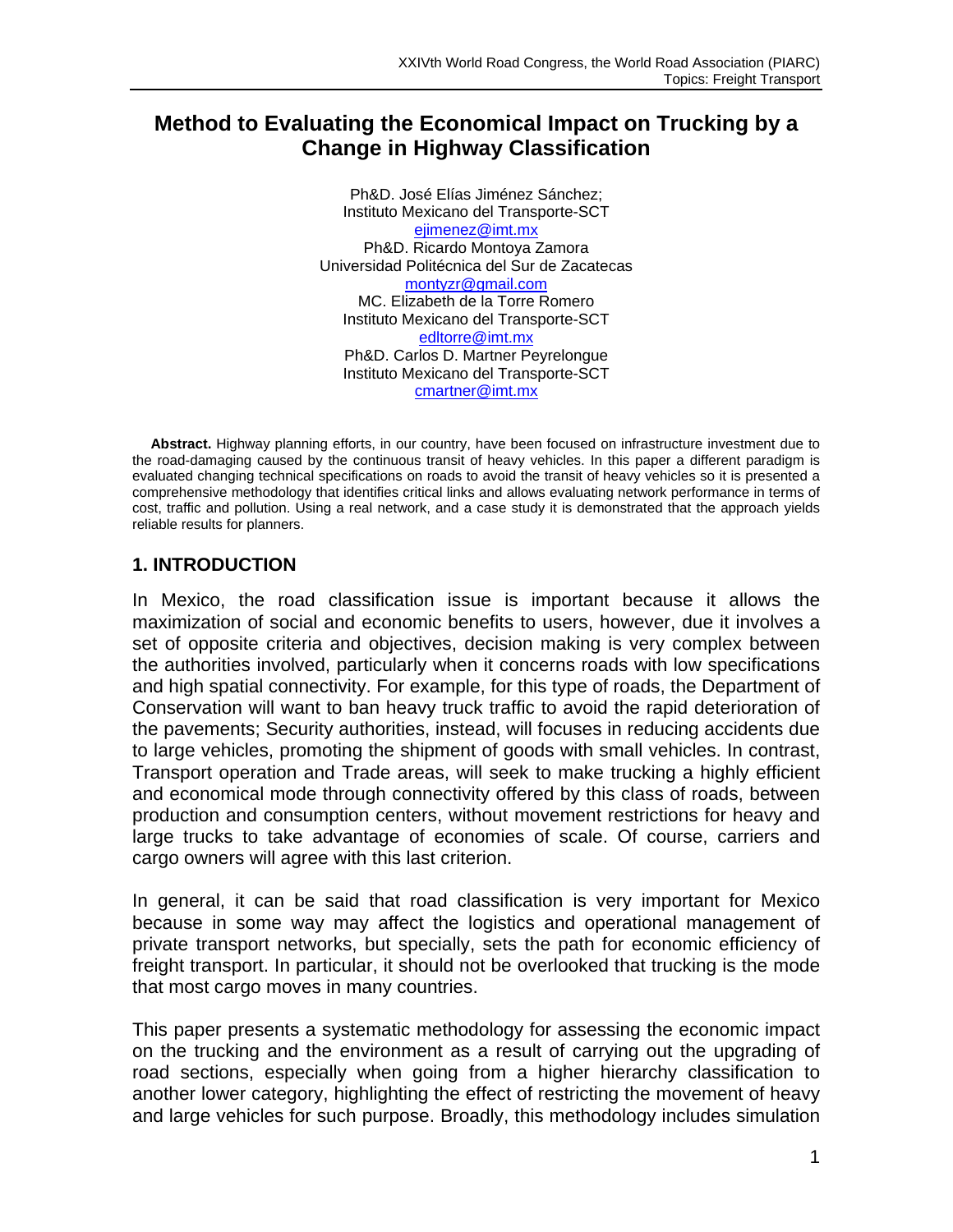models for travel assignment supplemented with vehicle operating costs and environmental impact models. In order to involve accessibility and mobility criteria, users origin and destination as well as vehicular volumes and composition were used as main inputs. Results of this approach seek to provide a better perspective for the evaluation of effects of road reclassification.

The paper structure is next: first describes this brief introduction that gives an idea of the theme addressed, then and to come in, we present a real case study of the impact and consequences derived from the unplanned and unevaluated reclassification of a highway from a higher to a lower level (B to C), the road section between Altamira port (Tamps) and San Luis Potosi City (SLP). Thirdly, the methodology used in this paper is described followed by a summary of the results of the methodology applied to the real case; and finally, are included some concluding remarks.

# **2. FEDERAL HIGHWAY NETWORK (RFC)**

There are about 124,000 km federal paved roads in Mexico, according to NOM-012-SCT-2008 its road sections are classified into ET, A, B, C and D, according to their specifications. For roads classified as ET, A and B, all kinds of truck with approved weights and dimensions are allowed; roads type C, only allow the movement of simple articulated trucks but with higher restrictions on weights and dimensions, and doubled jointed truck traffic is restricted instead; finally, in type D roads is prohibited the circulation to all articulated trucks (Figure 1).

| <b>VEHICLE CLASS</b> | <b>NAME</b>                                                | <b>NOMENCLA</b>                                                   | <b>NUMBER</b>   | <b>CLASSIFICATION ROADS</b> |            |            |            |
|----------------------|------------------------------------------------------------|-------------------------------------------------------------------|-----------------|-----------------------------|------------|------------|------------|
|                      | <b>TURE</b>                                                |                                                                   | <b>OF AXLES</b> | ET <sub>y</sub> A           | в          | C          | D          |
|                      | Unit or truck<br>(C2 y C3)                                 | C <sub>2</sub> or C <sub>3</sub>                                  | 263             | <b>Yes</b>                  | Yes        | <b>Yes</b> | <b>Yes</b> |
| 一天地<br>ၜၜၜ           | Tractor-trailer<br>combination                             | T <sub>2</sub> S <sub>1</sub> to<br>T3S3                          | 3, 4, 566       | Yes                         | <b>Yes</b> | <b>Yes</b> | <b>No</b>  |
|                      | Straight truck<br>combination                              | C <sub>2</sub> R <sub>2</sub> to<br>C <sub>3</sub> R <sub>3</sub> | 4,566           | <b>Yes</b>                  | <b>Yes</b> | <b>No</b>  | <b>No</b>  |
| 一天的<br>O<br>O(9)     | Tractor-double<br>trailer<br>combination<br>(full trailer) | T <sub>3</sub> S <sub>2</sub> to<br><b>T3S2R4</b>                 | 5, 6, 7,<br>8ó9 | <b>Yes</b>                  | <b>Yes</b> | <b>No</b>  | <b>No</b>  |

**Figure 1. Configurations allowed by class of vehicle and roads in Mexico** 

Source: NOM-012-SCT-2008.

# **3. CASE STUDY**

Altamira port is located in the Gulf of Mexico and its operational characteristics and equipment has become an additional option to import or export goods of enterprises located in the Bajio (states: SLP, Guanajuato, Aguascalientes, Queretaro and some other parts of the West). Traditionally, to intern or export containers by that port, trucking companies, use Tractor-trailer combination and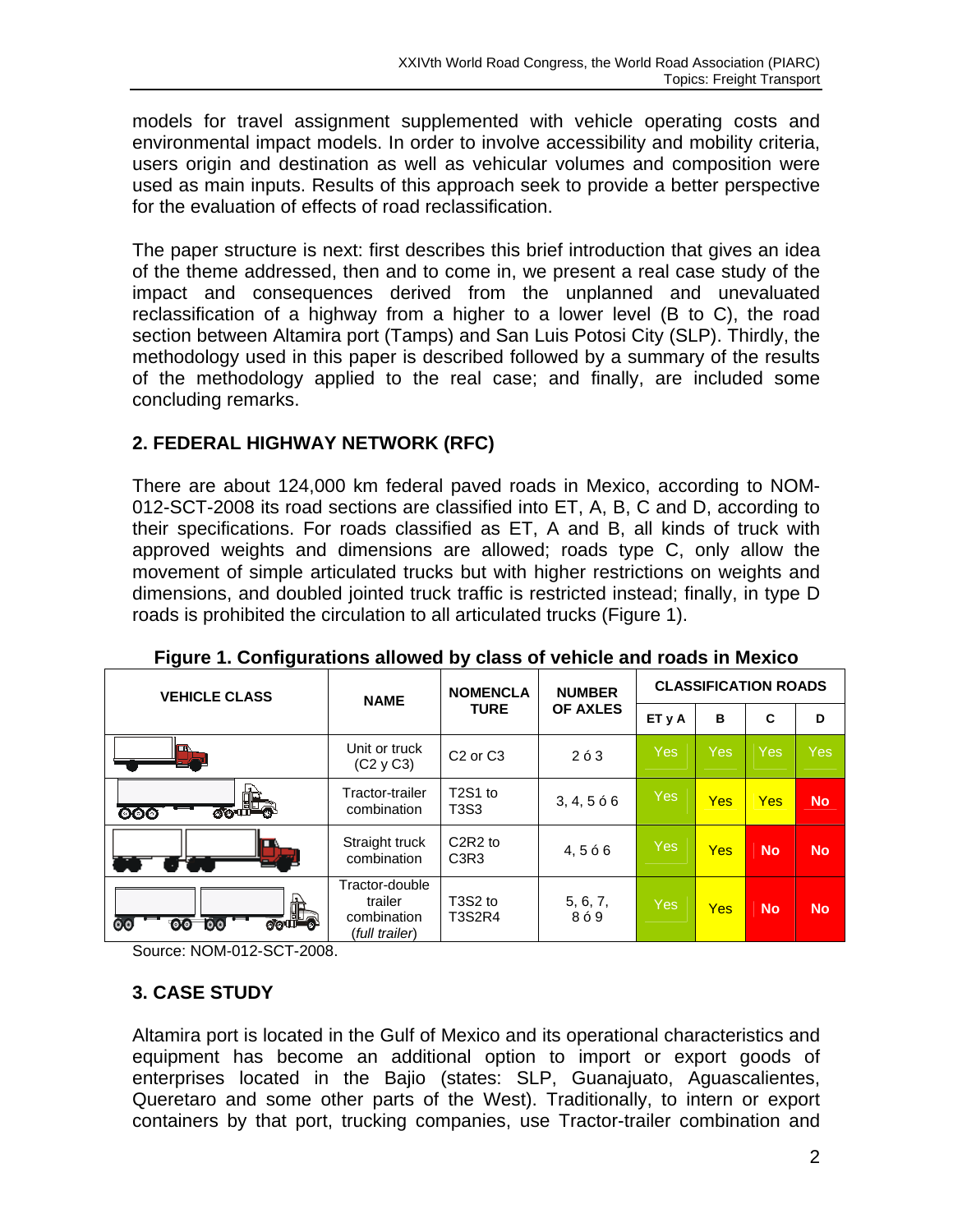Tractor-double trailer combination (full trailer), through the highway MEX-070 Altamira - Ciudad Valles - SLP classified as "B "; however, in December 2005 local authorities decided to reclassify the road segment Rio Verde-Ciudad Valles (km 0 +000 to 133.76), from a higher hierarchical level "B" to one lower level "C" with the idea of increasing security on this road (see Figure 2).



**Traditional route until just before December 2005** 

Following this reclassification, some trucking companies were forced to change its traditional route (R1) for alternative routes (R2 and R3) that were longer and with higher cost and travel time (Figure 3).



**Alternate routes between the Altamira port and SLP (to the Bajio), Mexico**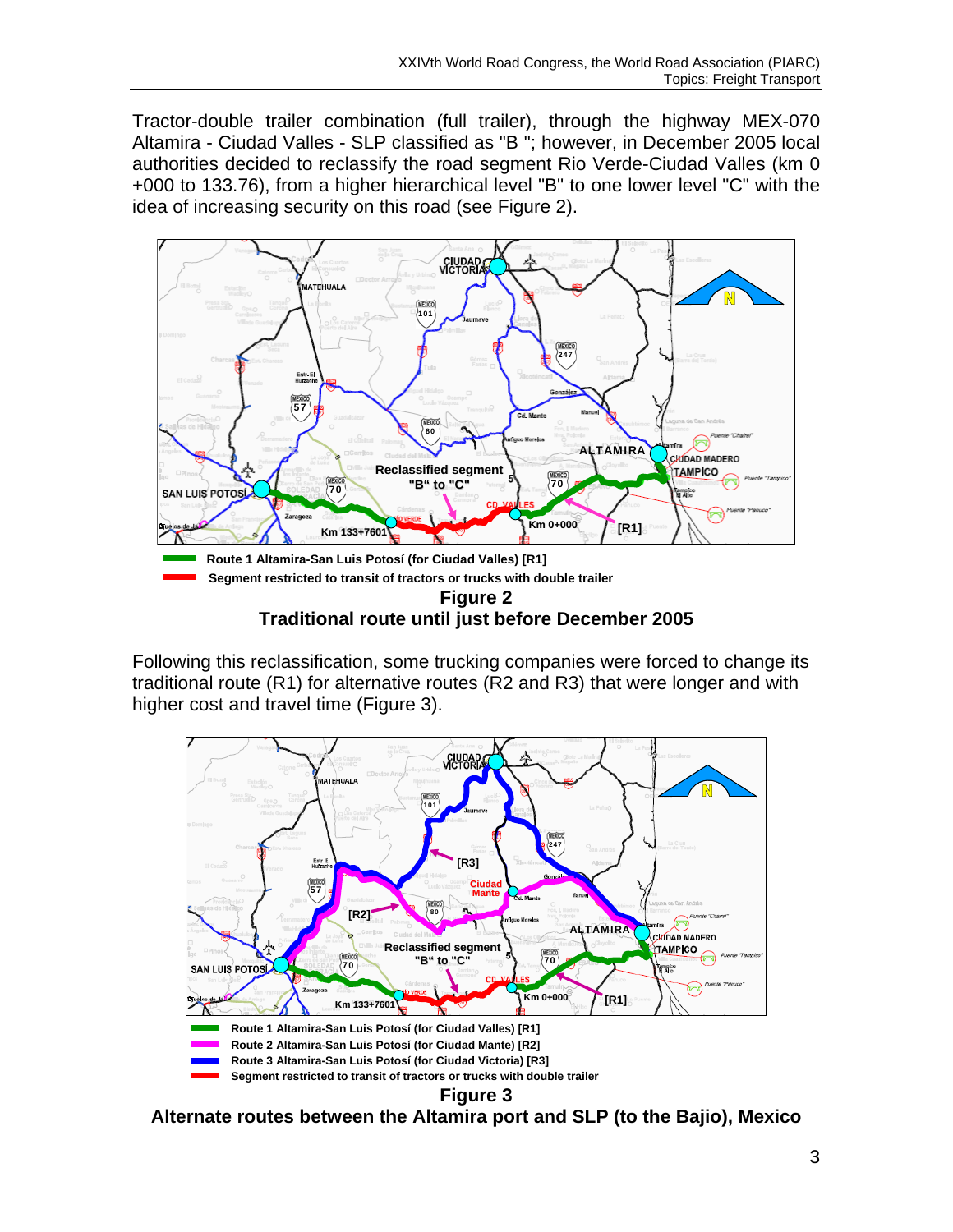Once the circulation for double articulated trucks was restricted on Rio Verde-Ciudad Valles road, carriers were seen a dilemma between using smaller trucks to transport their merchandise or pay a higher freight charges for transporting its products via a longer route with the corresponding increase in time. In theory, one could assume that the reclassification of a road and the sequent restriction in circulation to vehicles with double trailer would encourage the cargo owner to change vehicle configuration to follow the traditional route and keep travel time to avoid affecting the planned logistics. However, in practice, the rate for a single truck (tractor-trailer combination) is similar to a tractor-double trailer combination, in fact in some cases, depending on the route, trucks' performance, the slope of the road as well as other factors; the difference from the single truck freight to the double articulated freight may only represent an increase of 30%. The reason is very simple, diesel consumed to move two trailers is not double of that required to move a single trailer, and also only one operator is paid, with following savings on travel expenses and tolls.

Considering the above factors, it is not surprising that during the interviews with different logistics agents operating in Altamira port was reported that most of its customers located in the Bajio area, opted to seek alternative ports in order to access them with lower cost and time than currently incurred to move their cargo at Altamira port. Table 1 summarizes the data provided by respondents and compares the traditional route with alternative routes connecting the Bajio and Altamira port through SLP

|                |                    |                       | <b>DIESEL</b>                  | <b>COST</b>              |                                      |                                                         | <b>RATE</b>                                                                      |
|----------------|--------------------|-----------------------|--------------------------------|--------------------------|--------------------------------------|---------------------------------------------------------|----------------------------------------------------------------------------------|
| <b>ROUTE</b>   | <b>TIME</b><br>(h) | <b>LENGTH</b><br>(km) | <b>CONSUMPTION</b><br>(liters) | <b>DIESEL</b><br>(pesos) | <b>PAYMENT TO</b><br><b>OPERATOR</b> | <b>TRACTOR-</b><br><b>TRAILER</b><br><b>COMBINATION</b> | <b>TRACTOR-</b><br><b>DOUBLE TRAILER</b><br><b>COMBINATION</b><br>(FULL TRAILER) |
| R <sub>1</sub> | 9.0                | 425.00                | 510.0                          | \$4,651.20               |                                      | \$10,500.00                                             | \$15,600.00                                                                      |
| <b>Base</b>    | 100%               | 100%                  | 100%                           | 100%                     | 100%                                 | 100%                                                    | 100%                                                                             |
| R <sub>2</sub> | 10.4               | 470.6                 | 564.7                          | \$5,149.70               | ---                                  | \$11,760.00                                             | \$17,472.00                                                                      |
| Increase       | (1.4 h)<br>15.0%   | (45.6 km)<br>10.7%    | $(54.7$ lts)<br>10.7%          | 10.7%                    | 112%                                 | 12.0%                                                   | 12.0%                                                                            |
| R3             | 11.3               | 592.00                | 710.4                          | \$6,478.85               | ---                                  | \$12,550.00                                             | \$18,000.00                                                                      |
| Increase       | (2.3 h)<br>21.7%   | (167 km)<br>35.5%     | (200 lts)<br>35.5%             | 35.5%                    | 124.0%                               | 17.4%                                                   | 13.7%                                                                            |

**Table 1. Comparison route R1 vs R2 y R3** 

Source: Interviews to Carriers on 2010.

#### **4. ECONOMIC IMPACT**

Under this scenario, the economic impact is significant because it is estimated that about 95,000 articulated trucks are deviated annually from its traditional route (R1) to alternate routes (R2 and R3), resulting in higher travel times, kilometers, fuel consumption, costs and extra charges as tariffs (see table 2). Of course, these concepts do not include extra payment to operators, which carriers say that it increases between 12 to 24%.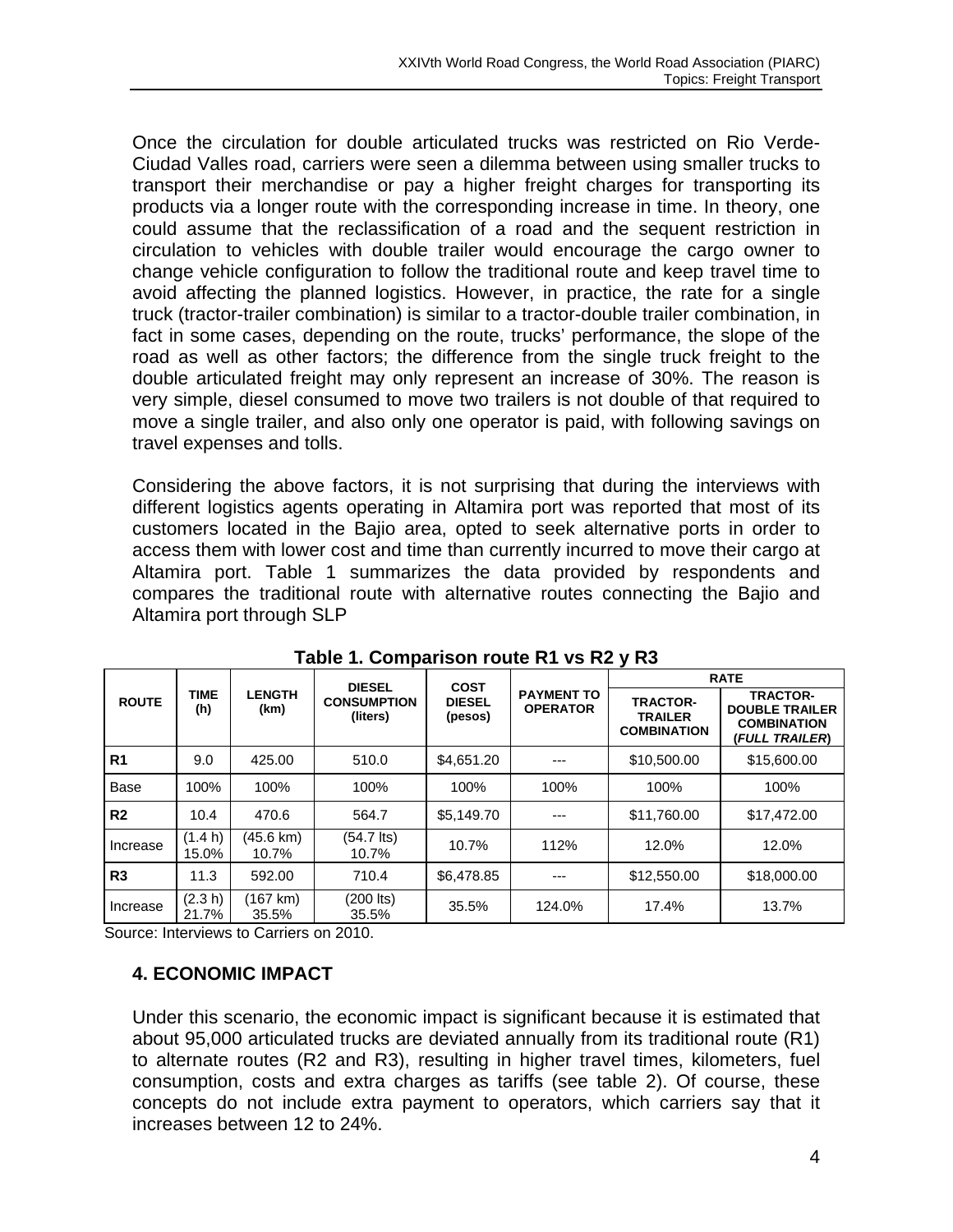| , wwith the compact in this property and the contract with the compact of the compact of the compact of the compa |               |               |               |               |              |  |  |  |  |
|-------------------------------------------------------------------------------------------------------------------|---------------|---------------|---------------|---------------|--------------|--|--|--|--|
| <b>CONCEPT</b>                                                                                                    | <b>T3S2</b>   | <b>T3S3</b>   | <b>T3S2R4</b> | <b>OTHERS</b> | <b>TOTAL</b> |  |  |  |  |
| Deviated trucks to R2                                                                                             | 21,170        | 5,840         | 16,060        | 14,496        | 57,566       |  |  |  |  |
| Deviated trucks to R3                                                                                             | 10,585        | 2,920         | 12,045        | 11,597        | 37,147       |  |  |  |  |
| Time (hours)                                                                                                      | 52,396        | 14,454        | 48,782        | 45,662        | 161,294      |  |  |  |  |
| Length (kms)                                                                                                      | 2,731,989     | 753,652       | 2,743,048     | 2,596,979     | 8,825,667    |  |  |  |  |
| Diesel consumption (litres)                                                                                       | 3,278,386.20  | 904,382.40    | 3,291,657.60  | 3,116,374.54  | 10,590,801   |  |  |  |  |
| Cost Diesel (pesos)                                                                                               | 29,898,882.14 | 8,247,967.49  | 30,019,917.31 | 28,421,335.83 | 96,588,103   |  |  |  |  |
| Rate                                                                                                              | 48,373,450.00 | 13,344,400.00 | 44,927,850.00 | 42,038,450.00 | 148,684,150  |  |  |  |  |

**Table 2. Increases in time, kilometers, diesel, costs and rates** 

Although these results do not represent spectacular figures, we note that economic impact is also evident in the port and business competitivity, due to the alteration of transportation logistics, which is reflected in the time value of goods (costs capital) and the potential pay tolls if using an alternate road toll, affecting the economic development of the region and its environment, mainly due to increased fuel consumption.

In the port sector, Altamira port's authorities, indicated to have lost a significant percentage of cargo from or to the Bajio area, reporting that now represents only 20% of export flows, while in imports, represents only 12%. For carriers, the Bajio zone used to represent 40% of their services both import as export, now indicated that this figure dropped to 12%.

# **5. METHODOLOGY**

For all this, it is important to identify in advance collateral effects that emerge from the road reclassification, especially in the case of changing a road form a hierarchically superior level to another lower. Therefore, this article presents an empirical methodology that aims to support decision-making, and assess the economic impact on freight transport and the environment.

# **5.1. Focus**

To achieve the objectives, study methodology was developed to be applied in the context of the assignment of traffic flow models from the perspective of the user balance, as shown in Figure 4.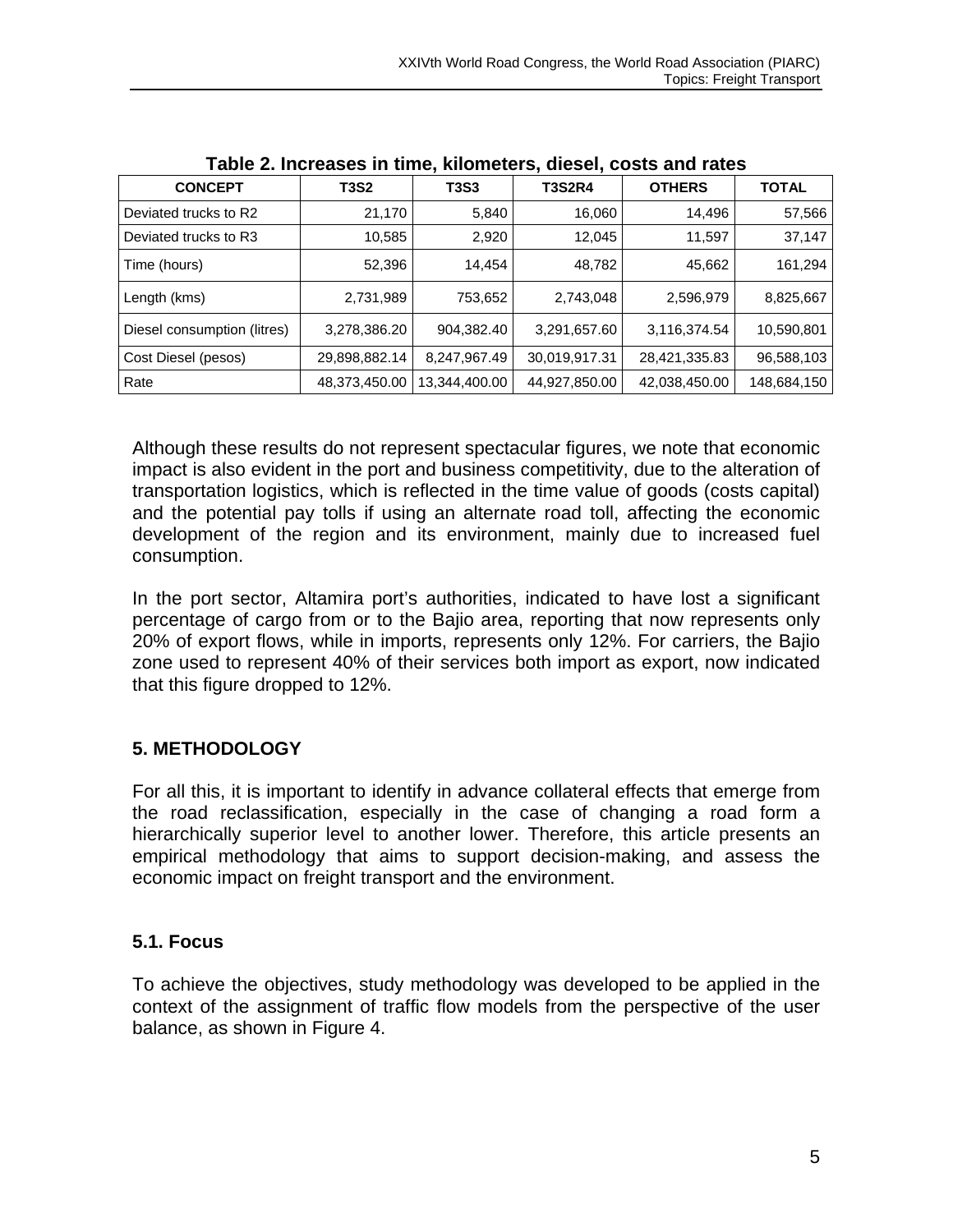**USER EQUILIBRIUM APPROACH**



**Figure 4 Methodology approaches**

To develop the above approaches was used as the main tool TransCAD planning software combined with VOC model (Vehicle Operating Costs). This combination allowed the development of a model (computer software) according to the specific needs of the study, its formation is highly complex due to the high level of programming required and the volumes of information handled.

# **5.2. Development**

Three factors are identified and evaluating in terms of monetary cost, travel time cost and emissions related with rerouting traffic.

The first factor, or the monetary cost of travelling on route *r1*, is given by the following equation:

$$
mc_{r1} = \sum_{a} \nu oc_a + p_a \tag{1}
$$

Where:

 $mc_{r1}$  is the monetary cost on route 1

r1 is the actual route where heavy vehicles transit

 $voc<sub>a</sub>$  is the vehicle operating cost on link a

 $p_a$  is the tollgate on link a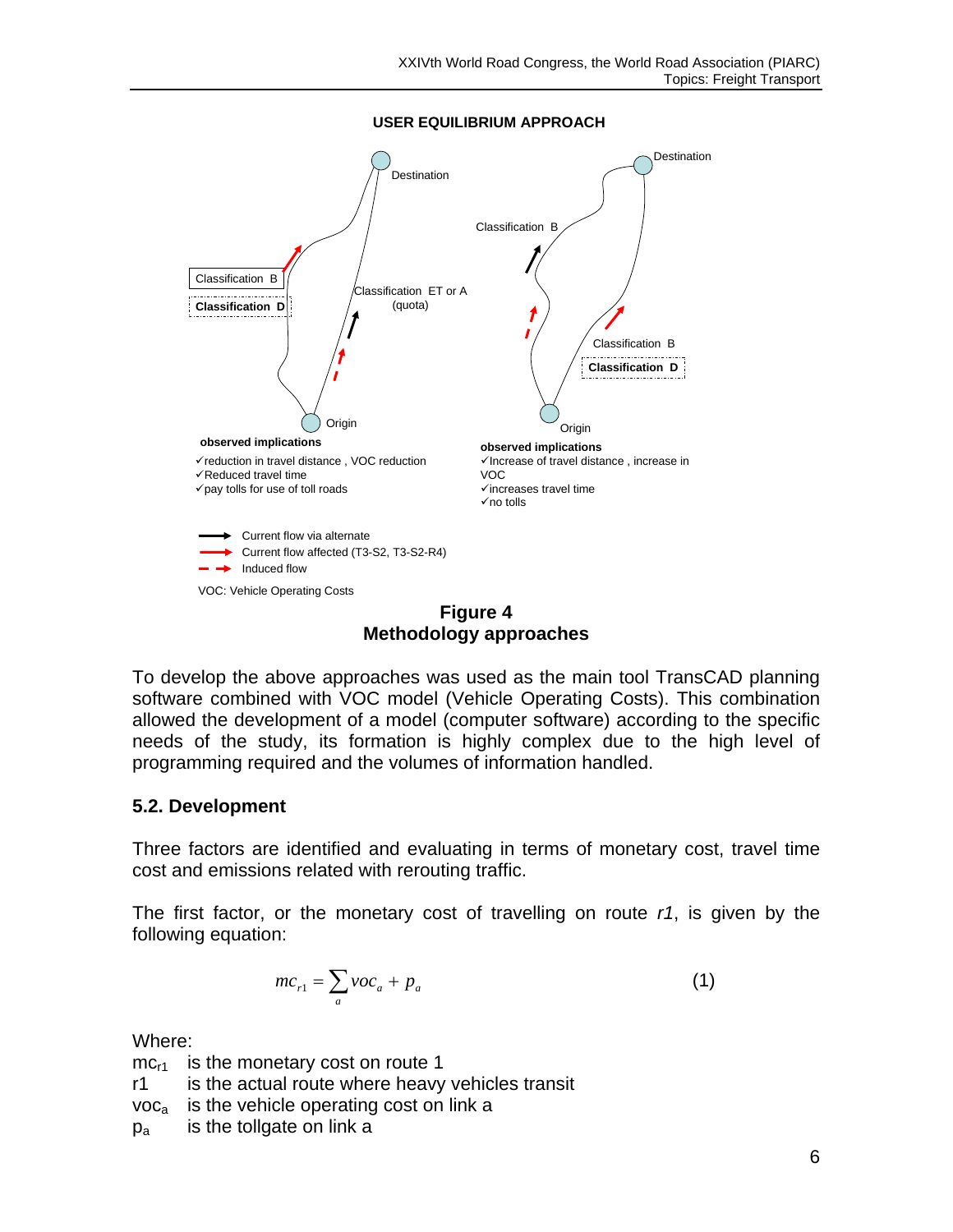In the same way the monetary cost of changing from route *r1* to route *r2* is given by the following equation:

$$
mc_{r2} = \sum_{a} voc_a + p_a \tag{2}
$$

Where:

 $mc<sub>r2</sub>$  is the monetary cost on the new route r2 is the new route where heavy vehicles should transit

The Vehicle Operating Cost (VOC) was calculated using the World Bank model (Archondo-Callao, 1994) and it was programmed in an Add-in in TransCAD v4.8. To have a better realistic VOC the network was divided in segments of 0.5 kilometers. The input data, related to the links, were obtained by the Ministry of Communication and Transport. This input data includes: surface type, average roughness (IRI), average positive gradient, average negative gradient, proportion of uphill travel, average horizontal curvature, average superelevation, altitude of terrain and the number of lanes (Leyva et al, 2002). The data related with the vehicle were obtained from real data measured and obtained by freight transport enterprises (Arroyo, et al, 2008). Table 3 shows the results calculated using the VOC model.

The second factor, or the travel time cost of travelling on route *r1*, is given by the following equation:

$$
c_{r1} = \sum_a t_a * x_a \tag{3}
$$

Where:

 $c_{r1}$  is the travel time cost on route 1

 $x_a$  is the flow assigned on arc a

t<sub>a</sub> is the travel time on arc a

In the same way the monetary cost of changing from route *r1* to route *r2* is given by the following equation:

$$
c_{r2} = \sum_a t_a * x_a \tag{4}
$$

Where:

 $c_{r2}$  is the travel time cost on the alternative route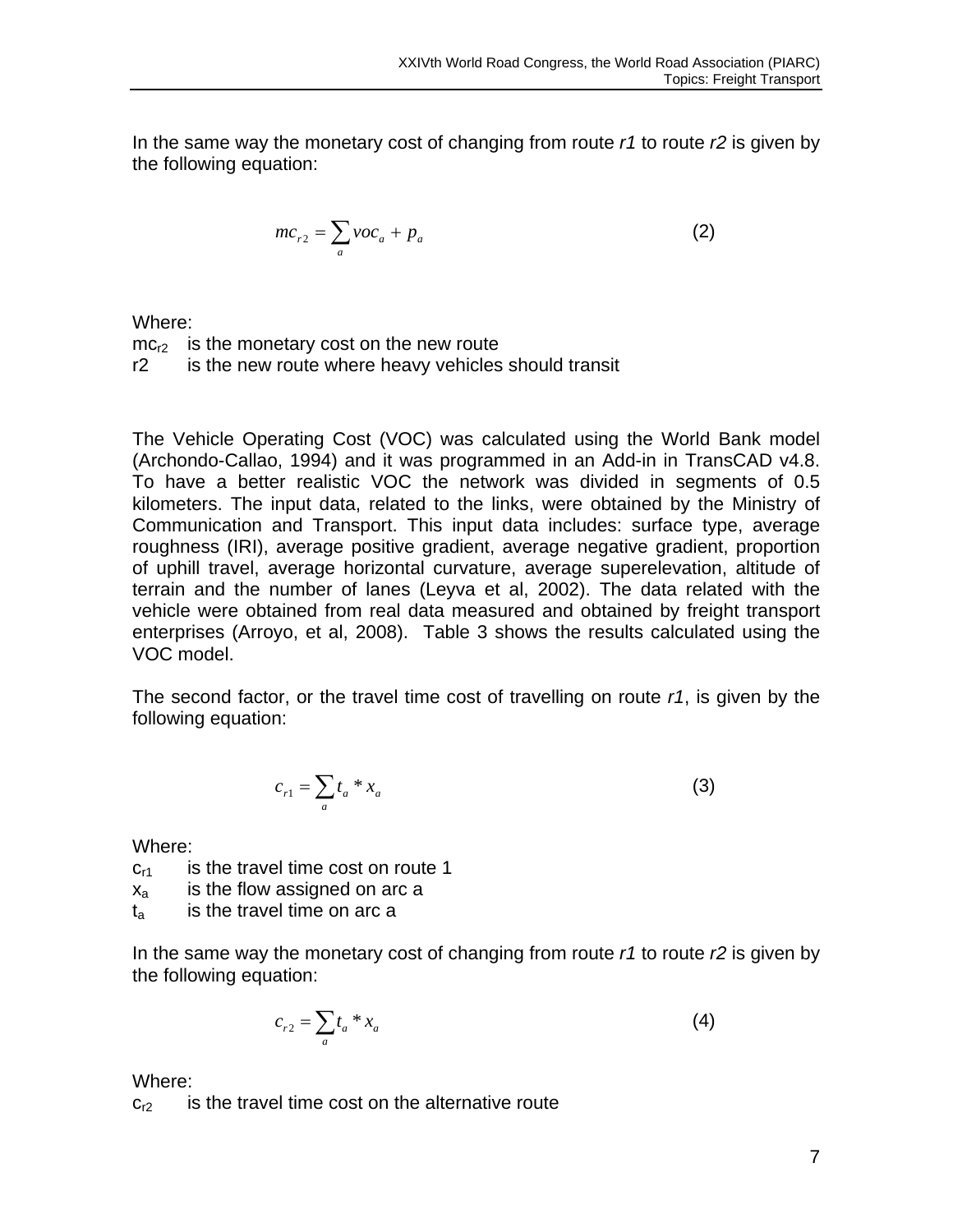Moreover the V/C ratio provides useful information because it provides the level of congestion on specific highway segments so the V/C ratio is taken into account to decide if a new route should be considered.

Finally the third factor is composed by the emissions of hydrocarbons (HC), oxides of nitrogen (NOx) and carbon monoxide (CO) for the vehicles. The relevance of this factor is related to the relationship between the pollution in the actual and in the proposed scenarios described by the following equations:

$$
I_{HC} = \frac{HC_{r2}}{HC_{r1}}
$$
 (5)

Where:

 $I_{HC}$  is the index of hydrocarbon emissions between the first and the second routes.

 $HC_{r1}$  is the total hydrocarbon emissions on the first route.

 $HC<sub>r2</sub>$  is the total hydrocarbon emissions on the second route.

$$
I_{NOx} = \frac{NOx_{r2}}{NOx_{r1}}
$$
 (6)

Where:

 $I_{NOX}$  is the index of oxides of nitrogen emissions between the first and the second routes.

 $NOx_{r1}$  is the total oxides of nitrogen emissions on the first route.

NO<sub>x<sub>r2</sub> is the total oxides of nitrogen emissions on the second route.</sub>

$$
I_{CO} = \frac{CO_{r2}}{CO_{r1}}\tag{7}
$$

Where:

 $I_{\rm CO}$  is the index of carbon monoxide emissions between the first and the second routes.

 $CO<sub>r1</sub>$  is the total carbon monoxide emissions on the first route.

 $CO<sub>12</sub>$  is the total carbon monoxide emissions on the second route.

# **5.3. Application**

The decision to use TransCAD was based on the fact that the software capability includes the equilibrium assignment model. These three factors were calculated separately. The real network where the methodology was applied is showed in figure 5.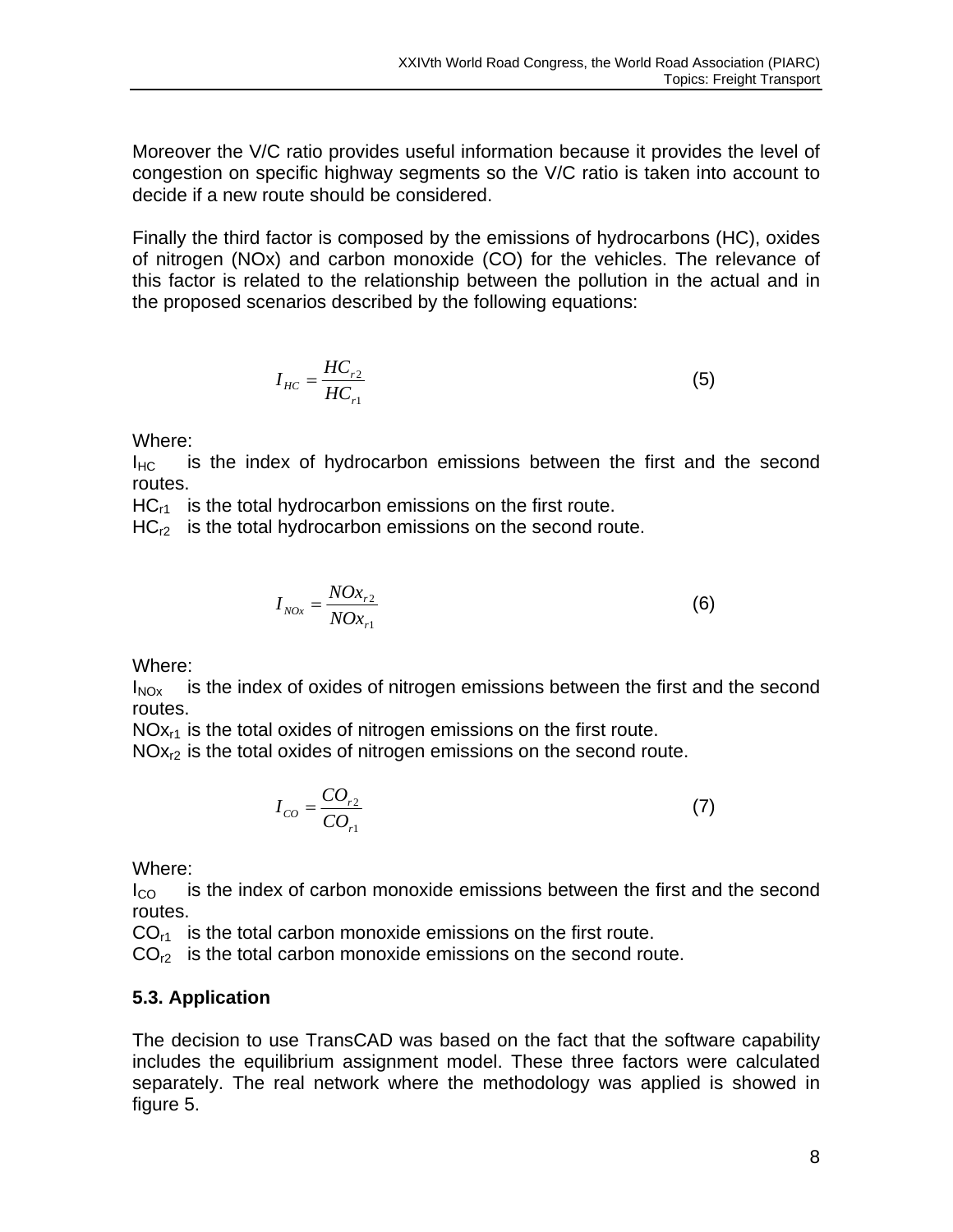

**Figure 5. A real network used to evaluate the methodology with only one Origin-Destination (OD) pair from Altamira to San Luis Potosí** 

|                |                  |                       | <b>DIESEL</b>                  | <b>COST</b>              |                                      |                                                         | <b>RATE</b>                                                                      |
|----------------|------------------|-----------------------|--------------------------------|--------------------------|--------------------------------------|---------------------------------------------------------|----------------------------------------------------------------------------------|
| <b>ROUTE</b>   | TIME<br>(h)      | <b>LENGTH</b><br>(km) | <b>CONSUMPTION</b><br>(liters) | <b>DIESEL</b><br>(pesos) | <b>PAYMENT TO</b><br><b>OPERATOR</b> | <b>TRACTOR-</b><br><b>TRAILER</b><br><b>COMBINATION</b> | <b>TRACTOR-</b><br><b>DOUBLE TRAILER</b><br><b>COMBINATION</b><br>(FULL TRAILER) |
| R <sub>1</sub> | 8.19             | 426.72                | 544.25                         | \$4,658.85               | 644.61                               |                                                         |                                                                                  |
| Base           | 100%             | 100%                  | 100%                           | 100%                     | 100%                                 |                                                         |                                                                                  |
| R <sub>2</sub> | 8.82             | 464.7                 | 569.54                         | \$4,875.32               | 370.93                               |                                                         |                                                                                  |
| Increase       | (0.6 h)<br>7.6%  | (37.9 km)<br>8.9%     | $(25.28$ lts)<br>4.64%         | 4.64%                    | 104%                                 |                                                         |                                                                                  |
| R3             | 10.23            | 562.92                | 655.4                          | \$5,610.25               | 773.15                               |                                                         |                                                                                  |
| Increase       | (2.0 h)<br>24.8% | (136 km)<br>31.9%     | $(111$ lts)<br>20.42%          | 20.42%                   | 120.0%                               |                                                         |                                                                                  |

| Table 3. Comparison between route R1 vs R2 and R3 using VOC |  |  |
|-------------------------------------------------------------|--|--|
|-------------------------------------------------------------|--|--|

Source: Own data using the World Bank's Model (VOC).

The average transit of each vehicle was captured on each link to calibrate the traffic assignment model (and the OD matrix). It is assumed that heavy vehicles avoid as much as possible roads with a tollgate so the first route is following the blue path which has not a tollgate. The second route is following the red path and it has a toll gate. In table 4 some results are presented related with the monetary cost on the network for a T3S2R4 vehicle. table 5 presents the average V/C ratio and the flow assigned on each route when there is not restriction of heavy vehicles pass while table 6 presents the average V/C ratio and the flow assigned on each route when there is restriction of pass for heavy vehicles and finally tables 7 and 8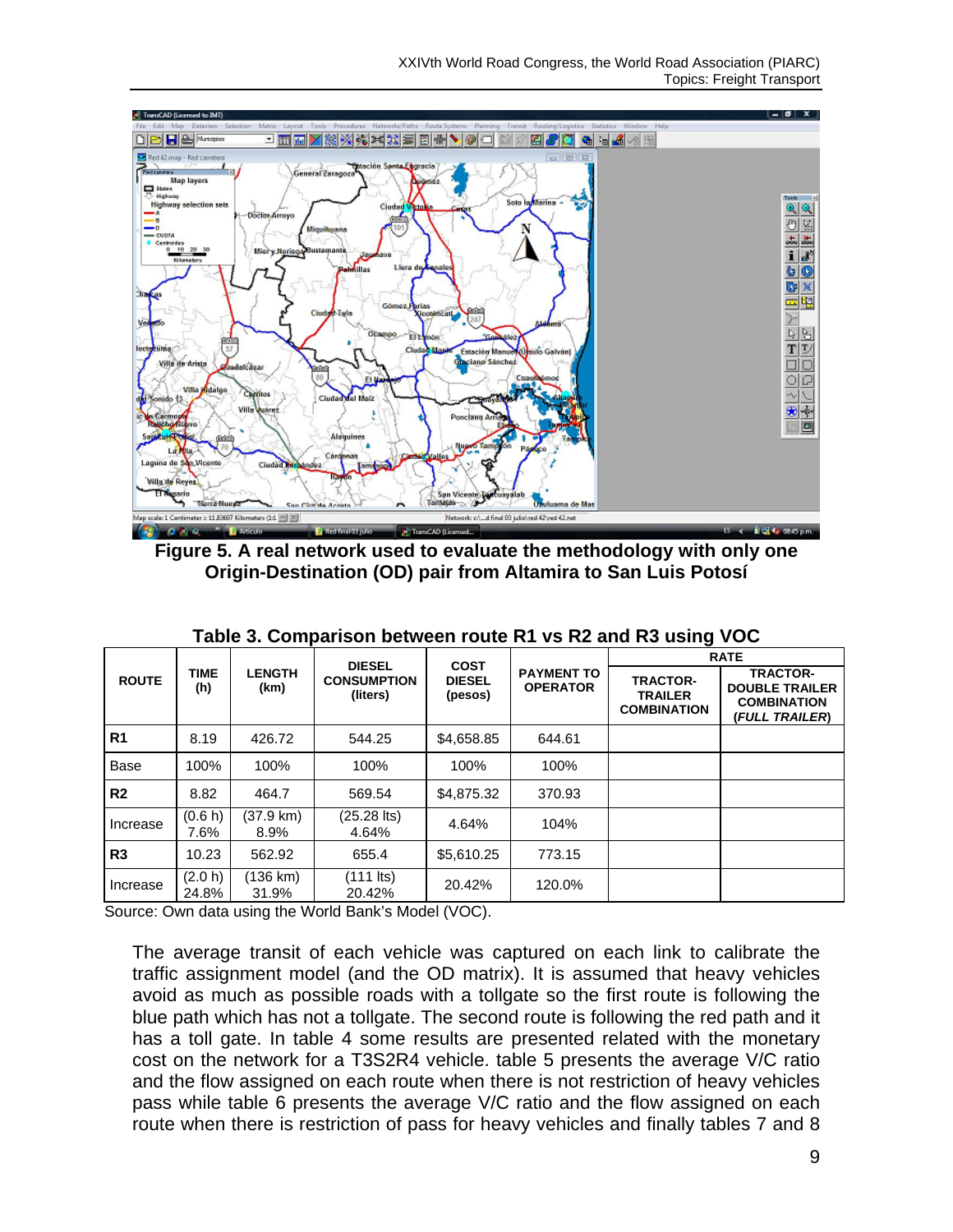show HC, NOx and CO emissions for a T3S2R4 vehicle, taking into account the parameters showed in table 9, when there is not and there is restriction of pass for a heavy vehicle on each route, respectively.

| Route          | Origin   | <b>Destination</b> | <b>Distance</b><br>(km) | Time<br>(hr) | Tollgate<br>(\$) | AB VOC<br>(\$) | <b>BA VOC</b><br>$($ \$) |  |  |  |  |
|----------------|----------|--------------------|-------------------------|--------------|------------------|----------------|--------------------------|--|--|--|--|
| R <sub>1</sub> | Altamira | San Luis Potosí    | 426.72                  | 8.19         | 78               | 6.91           | 10.73                    |  |  |  |  |
| R <sub>2</sub> | Altamira | San Luis Potosí    | 464.7                   | 8.81         | 0                | 7.64           | 11.35                    |  |  |  |  |
| R <sub>3</sub> | Altamira | San Luis Potosí    | 562.92                  | 10.23        | 0                | 9.07           | 12.98                    |  |  |  |  |

**Table 4. Vehicle operating cost and tollgate on each route for a T3S2R4 heavy vehicle** 

### **Table 5. The average V/C ratio and the flow assigned on each route including when there is and when there is not restriction of pass for heavy vehicles by direction A-B**

| Route          | Origin   | <b>Destination</b> | <b>Distance</b><br>(km) | Time<br>(hr) | <b>Tollgate</b><br>(\$) | AB VOC<br>(\$) | <b>BA VOC</b><br>(\$) |
|----------------|----------|--------------------|-------------------------|--------------|-------------------------|----------------|-----------------------|
| R <sub>1</sub> | Altamira | San Luis Potosí    | 426.72                  | 8.19         | 78                      | 6.91           | 10.73                 |
| R <sub>2</sub> | Altamira | San Luis Potosí    | 464.7                   | 8.81         | $\Omega$                | 7.64           | 11.35                 |
| R <sub>3</sub> | Altamira | San Luis Potosí    | 562.92                  | 10.23        | $\Omega$                | 9.07           | 12.98                 |

# **Table 6. The average V/C ratio and the flow assigned on each route when there is restriction of pass for heavy vehicles (Route 1)**

| Route          | Origin   | <b>Destination</b> | <b>Distance</b><br>(km) | Time (hr) | <b>Total Flow</b> | V/C ratio<br>(average) | <b>Vehicle</b><br><b>Kilometers</b><br><b>Traveled</b> |
|----------------|----------|--------------------|-------------------------|-----------|-------------------|------------------------|--------------------------------------------------------|
| R <sub>1</sub> | Altamira | San Luis Potosí    | 426.72                  | 8.19      | 84.52             | 0.77                   | 27758.57                                               |
| R <sub>2</sub> | Altamira | San Luis Potosí    | 464.7                   | 8.81      | 0                 | 0.9916                 | 0                                                      |
| R <sub>3</sub> | Altamira | San Luis Potosí    | 562.92                  | 10.23     | 0                 | 0.9916                 | 0                                                      |

| Table 7. The average V/C ratio and the flow assigned on each route when |  |  |
|-------------------------------------------------------------------------|--|--|
| there is restriction of pass for heavy vehicles (Route 2)               |  |  |

| Route          | Origin   | <b>Destination</b> | <b>Distance</b><br>(km) | Time (hr) | <b>Total Flow</b> | V/C ratio<br>(average) | Vehicle<br><b>Kilometers</b><br><b>Traveled</b> |
|----------------|----------|--------------------|-------------------------|-----------|-------------------|------------------------|-------------------------------------------------|
| R <sub>1</sub> | Altamira | San Luis Potosí    | 426.72                  | 8.19      | 0                 | 0.6809                 | 24442.21                                        |
| R <sub>2</sub> | Altamira | San Luis Potosí    | 464.7                   | 8.81      | 83.3              | 0.0725                 | 4251.12                                         |
| R <sub>3</sub> | Altamira | San Luis Potosí    | 562.92                  | 10.23     | 0                 |                        | $\Omega$                                        |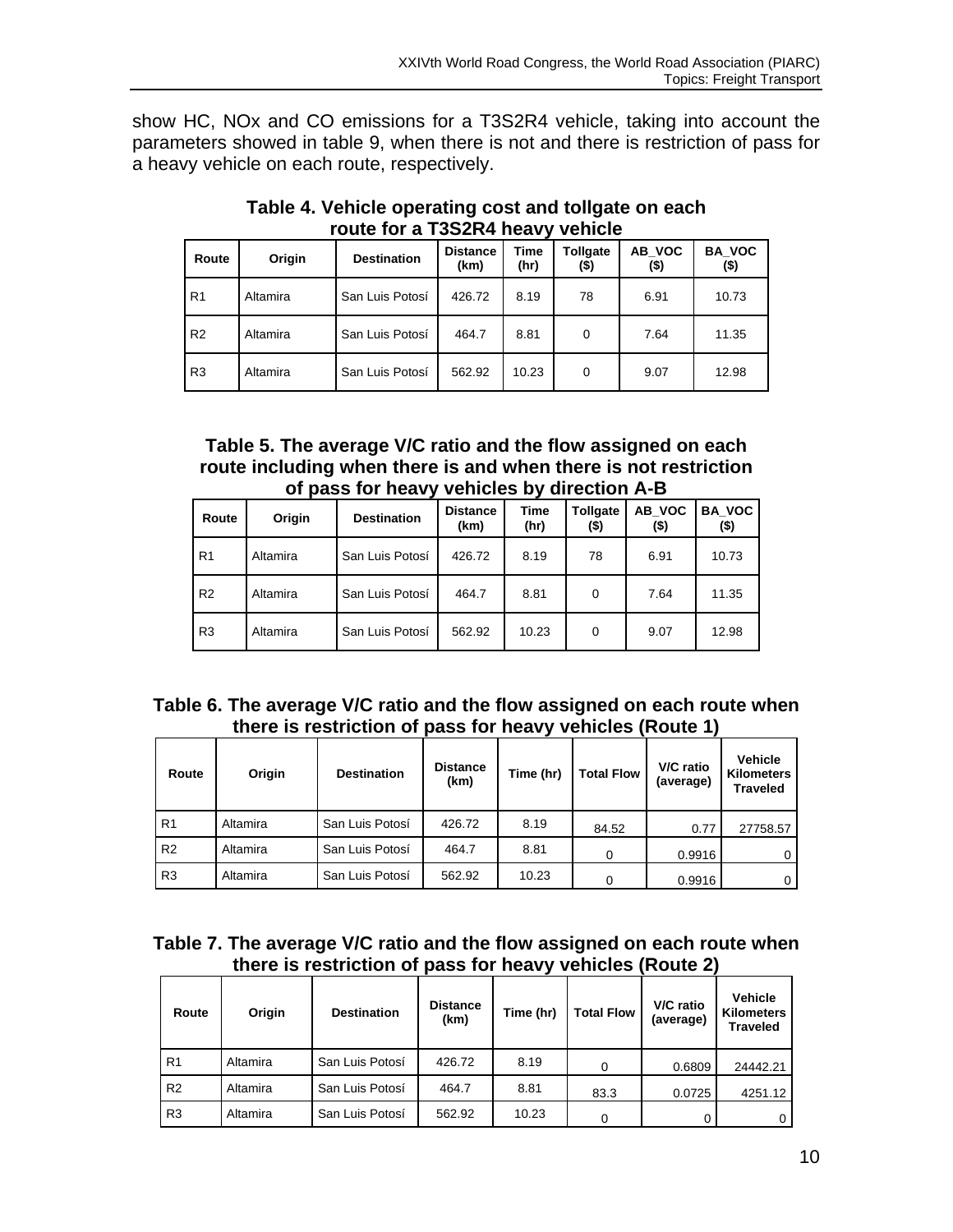| Table 8. The average V/C ratio and the flow assigned on each route when |  |  |
|-------------------------------------------------------------------------|--|--|
| there is restriction of pass for heavy vehicles (Route 3)               |  |  |

| Route          | Origin   | <b>Destination</b> | <b>Distance</b><br>(km) | Time (hr) | <b>Total Flow</b> | V/C ratio<br>(average) | <b>Vehicle</b><br><b>Kilometers</b><br><b>Traveled</b> |
|----------------|----------|--------------------|-------------------------|-----------|-------------------|------------------------|--------------------------------------------------------|
| R <sub>1</sub> | Altamira | San Luis Potosí    | 426.72                  | 8.19      | 0                 | 0.6809                 | 24442.21                                               |
| R <sub>2</sub> | Altamira | San Luis Potosí    | 464.7                   | 8.81      | 0                 |                        | 0                                                      |
| R <sub>3</sub> | Altamira | San Luis Potosí    | 562.92                  | 10.23     | 80.5              | 0.0176                 | 5542.81                                                |

# **Table 9. The average V/C ratio and the flow assigned on each route when there is not restriction of pass for heavy vehicles (Route 1)**

| Route          | Origin   | <b>Destination</b> | <b>Distance</b><br>(km) | Time<br>(hr) | VOC<br>(g/mi) | CO.<br>(g/mi) | <b>NOx</b><br>(g/mi) | Average<br><b>VOC</b><br>(q/mi) | Average<br>CO<br>(q/mi) | Average<br><b>NOx</b><br>(q/mi) | Vehicle<br>Kilometers<br>distribution<br>$(\%)$ |
|----------------|----------|--------------------|-------------------------|--------------|---------------|---------------|----------------------|---------------------------------|-------------------------|---------------------------------|-------------------------------------------------|
| R1             | Altamira | San Luis Potosí    | 426.72                  | 8.19         | 21.52         | 101.81        | 445.81               | 0.022                           | 0.106                   | 0.4649                          | 0.0856                                          |
| R <sub>2</sub> | Altamira | San Luis Potosí    | 464.7                   | 8.81         | 21.8          | 103.56        | 558.11               | 0.023                           | 0.108                   | 0.582                           | 0.0856                                          |
| R <sub>3</sub> | Altamira | San Luis Potosí    | 562.92                  | 10.23        | 25.24         | 126.25        | 769.22               | 0.026                           | 0.132                   | 0.8021                          | 0.0856                                          |

#### **Table 10. The average V/C ratio and the flow assigned on each route when there is restriction of pass for heavy vehicles (Route 2)**   $\overline{\phantom{a}}$

| Route          | Origin   | <b>Destination</b> | <b>Distance</b><br>(km) | Time<br>(hr) | <b>VOC</b><br>(q/mi) | CO.<br>(q/mi) | <b>NO<sub>x</sub></b><br>(g/mi) | Average<br>VOC<br>(q/mi) | Average<br>CО<br>(q/mi) | Average<br><b>NOx</b><br>(q/mi) | Vehicle<br><b>Kilometers</b><br>distribution<br>$(\%)$ |
|----------------|----------|--------------------|-------------------------|--------------|----------------------|---------------|---------------------------------|--------------------------|-------------------------|---------------------------------|--------------------------------------------------------|
| R1             | Altamira | San Luis Potosí    | 426.72                  | 8.19         | 21.48                | 101.84        | 447.79                          | 0.022                    | 0.106                   | 0.4669                          | 0.0856                                                 |
| R <sub>2</sub> | Altamira | San Luis Potosí    | 464.7                   | 8.81         | 21.8                 | 103.56        | 558.11                          | 0.023                    | 0.108                   | 0.582                           | 0.0856                                                 |
| R <sub>3</sub> | Altamira | San Luis Potosí    | 562.92                  | 10.23        | 25.24                | 126.25        | 769.22                          | 0.026                    | 0.132                   | 0.8021                          | 0.0856                                                 |

# **Table 11. The average V/C ratio and the flow assigned on each route when there is restriction of pass for heavy vehicles (Route 3)**

| Route          | Origin   | Destination     | <b>Distance</b><br>(km) | Time<br>(hr) | VOC<br>(g/mi) | CО<br>(q/mi) | <b>NO<sub>x</sub></b><br>(g/mi) | Average<br><b>VOC</b><br>(g/mi) | Average<br>CO<br>(q/mi) | Average<br><b>NOx</b><br>(g/mi) | Vehicle<br><b>Kilometers</b><br>distribution<br>$(\%)$ |
|----------------|----------|-----------------|-------------------------|--------------|---------------|--------------|---------------------------------|---------------------------------|-------------------------|---------------------------------|--------------------------------------------------------|
| R1             | Altamira | San Luis Potosí | 426.72                  | 8.19         | 21.48         | 101.84       | 447.79                          | 0.022                           | 0.106                   | 0.4669                          | 0.0856                                                 |
| R <sub>2</sub> | Altamira | San Luis Potosí | 464.7                   | 8.81         | 21.8          | 103.56       | 558.11                          | 0.023                           | 0.108                   | 0.582                           | 0.0856                                                 |
| R <sub>3</sub> | Altamira | San Luis Potosí | 562.92                  | 10.23        | 25.24         | 126.25       | 769.22                          | 0.026                           | 0.132                   | 0.8021                          | 0.0856                                                 |